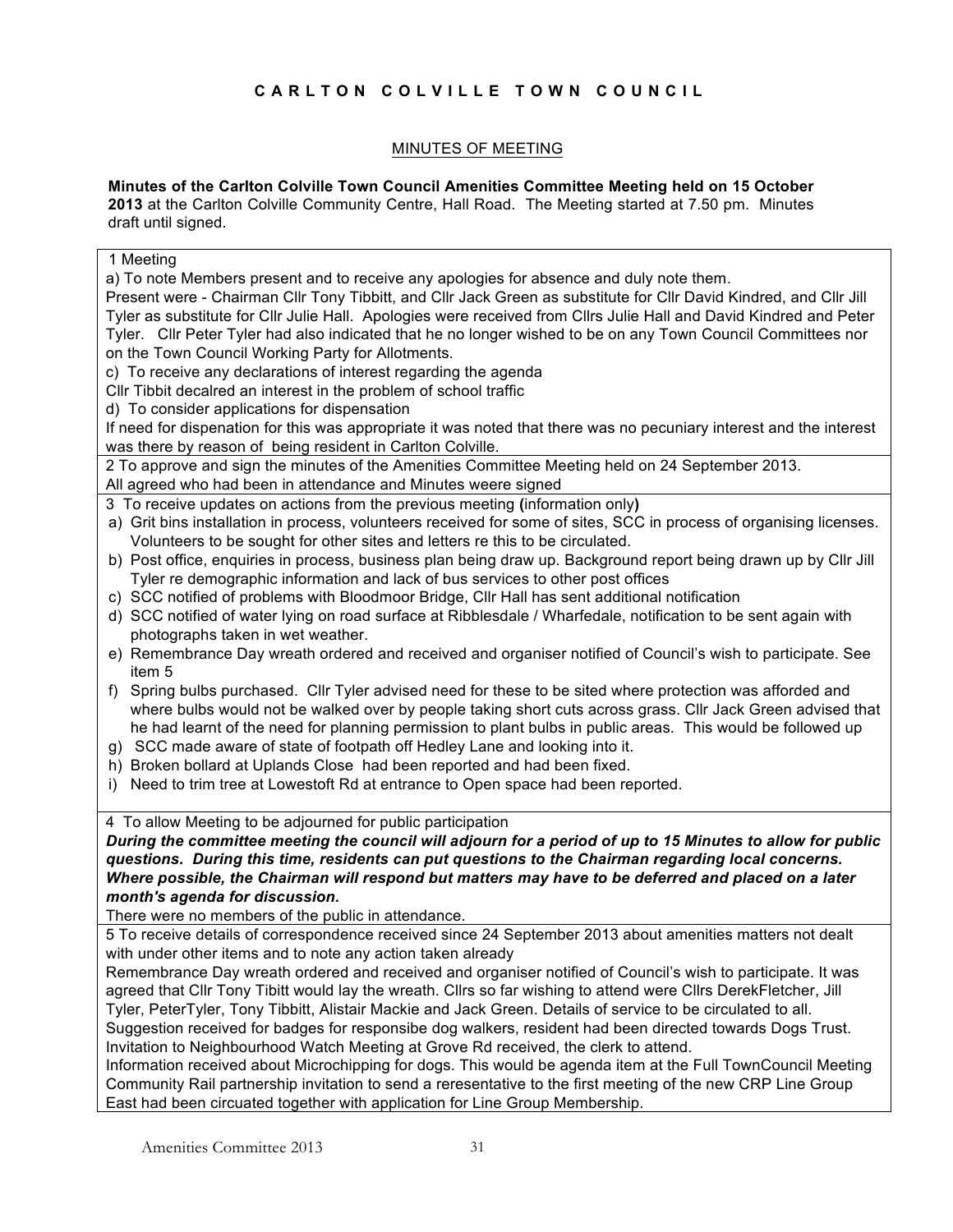Complaints about rubbish in parts of Carlton Colville near to Hollow Grove Way. Cllr Jill Tyler had inspected the areas of concern and would reply to the resident.

Dog faeces strewn about bus shelter at Ashburnham Way and suggestion for lidded rubbish bin. As this was out of Carlton Colville it was agreed the matter be forwarded to the District Cllrs there.

6 To receive pro forma for lettering on noticeboards and Cllrs approval

This was approved

7 Signing of employee's remuneration under delegated authority

This was approved

8 To agree date for planting of spring bulbs

Planning permission to be sought

9 Re bus shelters, to consider whether or not to provide shelter in current year.

It was resolved that no other bus shelter should be currently built unless specifically requested by a number of residents. Poposed and secondedby Cllrs Tony Tibitt and Jack Green and agreed by all.

10 To receive and agree suggestion of Town Council providing a public bin at the play area at Carlton Colville Community Centre

Provision poposed and seconded by Cllrs Jack Green and Tony Tibitt and agreed by all. This to be confirmed by Full Town Council and Finance and Personnel Meetings

11 Visioning Day Plan: To receive updates on action including provision of bins and post office and allotments Bins and post office see items 3 nd 5 above

Allotments: The Certificate of Lawfulness application form had been completed and cheque was signed for cost. The final transfer document would be signed on 16 October 2013.

Due to forgetfulness, tiredness and illness by members of the previous nights Allotments Working Party there had been no turnout apart from by Cllr Peter Tyler. Cllr Jack Green offered to join the Working Party if Cllr Peter Tyler would consider remaining on the committee. Cllr Peter Tyler had been liaisng with the contractors and Halesworth Town Council about the allotments and the working party was at a vital stage. It was agreed the matter of allotments would be placed on the Full Town Council Meeting agenda.

12 To receive correspondence on play areas at Skate Board Park and Deepdale

All repairs had now been done and the teen shelter was currently free of graffitti. There was a small amount of litter. A suggestion had been made by the Youth Council that the ramps be encased with alluminium shutters that could be used as graffitt boards.

W Norse advised that improvements to be made at the entrance should alleviate flooding problems there. The Youth Council had made a suggeestion for adult gym equipmen to be made available at the Deepdale open space

13 To receive update on Youth Council in Carlton Colville

See Minutes attached. The Youth Council was in favour of having a Youth Club.

14 To receive Newsletter update

The clerk would collect previously forwarded information together and would make a start on the newsletter.

15 To receive Website update

Cllr Kindred had continued to update the website.

The Suffolk Assoc website competition had been entered

Cllr Jill Tyler requested that information that was obsolete rather than historic be removed from the website.

16 To receive Report from Members regarding the health and safety checks on council owned property It was noted that this had been done. Cllr Fletcher to forward the details.

17 Matters in abeyance and items for next month's meeting of November 2013,

Aveling Way equipment provision consultation, it was agreed that this be a matter for the Community Led Planning. (CLP) For CLP survey Cllr Jack Green suggested writng to all at a particular house number in each road to ask for suggestions of what people would like to have in Carlton Colville.

18 Close Meeting

There being no further business the meeting closed at 9.00 pm.

Chairman ..................................................................date.................................................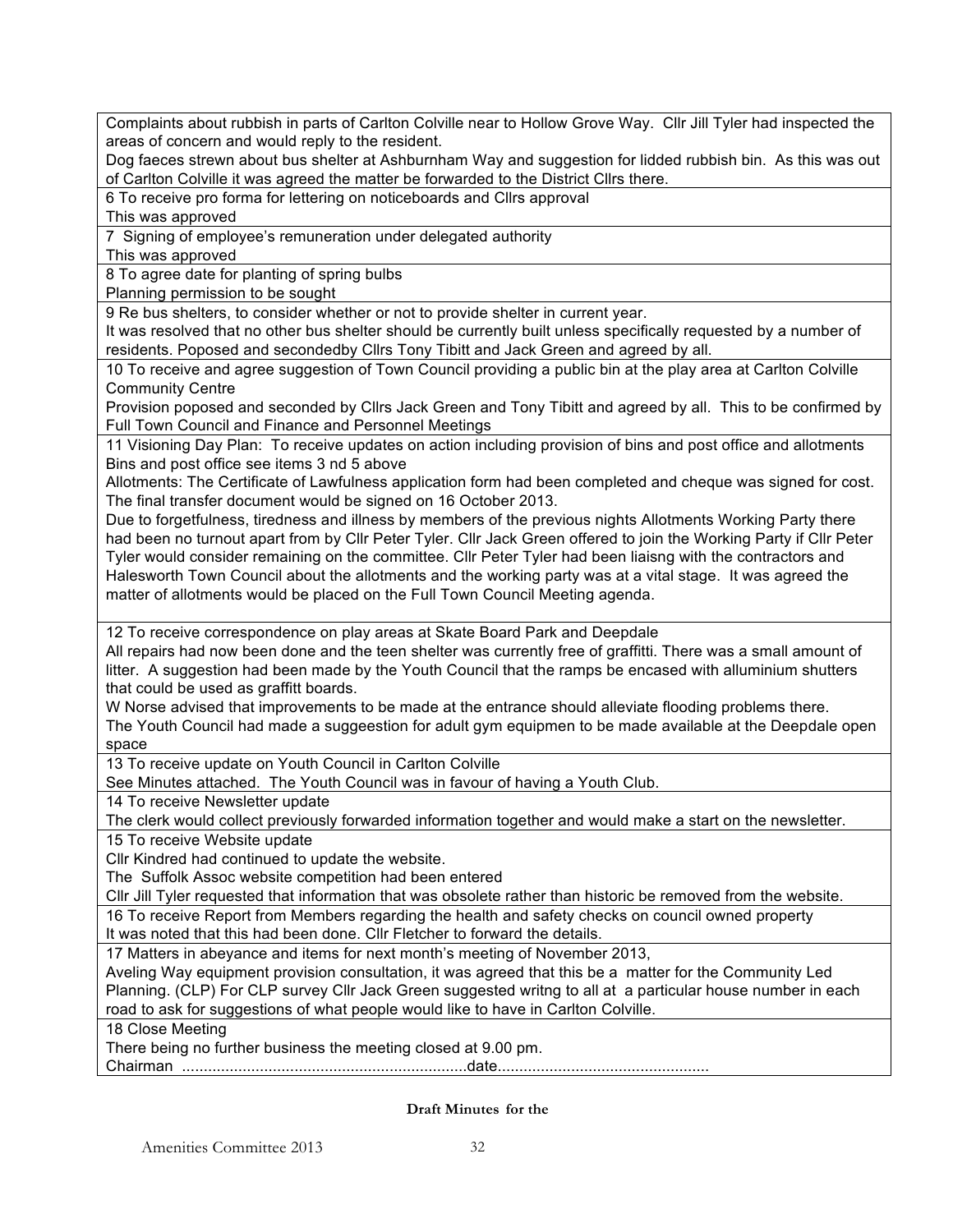#### **Carlton Colville Young Peoples Meeting at Bloodmoor Community Centre on 9th October 2013**

Attendees:

Curtis Brinded - (CB) Tim Wallis - (TW) Daniel Wallis - (DW) Keanu Warr - (KW) Josh Baker (JB) Joe Jones (JJ) Stuart Halsey (WDC Community Development Officer) - (SH) Debbie Goddard (IMPACT) - (DG) Ian Castro (IMPACT) - (IC) Cllr Jill Tyler (Chairman, Carlton Colville Town Council) - (JT) Cllr Peter Tyler (Carlton Colville Town Council) - (PT)

## **1. Introductions.**

JT thanked everyone for attending. All present introduced themselves.

## **2. The Way Forward**

#### **Name:**

All agreed that it is important to help establish the group a name and logo are important.

#### Action: Everyone is to bring suggestion for consideration to the next meeting.

#### **Structure/committee:**

It was agreed that as the number involved is growing it is time to establish a formal structure with roles and responsibilities assigned.

## Action: SH will sent JT details about roles used by Waveney Youth Council. JT will forward this on to everyone.

#### **Sign/emblem/logo:**

As with the name for the group all agreed that is was was also important. KW shared the work he had done all agreed that this was a good start.

## Action: Everyone is to bring their suggestions/works of art to the next meeting. **Question to be put on fb page asking for ideas.**

## **3. Open Spaces**

#### **Carlton Meadow Park:**

This was discussed at length. It was suggested and all agreed that putting a sign up in the shelter advising that the shelter had been provided by the hard work of a previous generation for the benefit of future generations of young people was not a good idea.